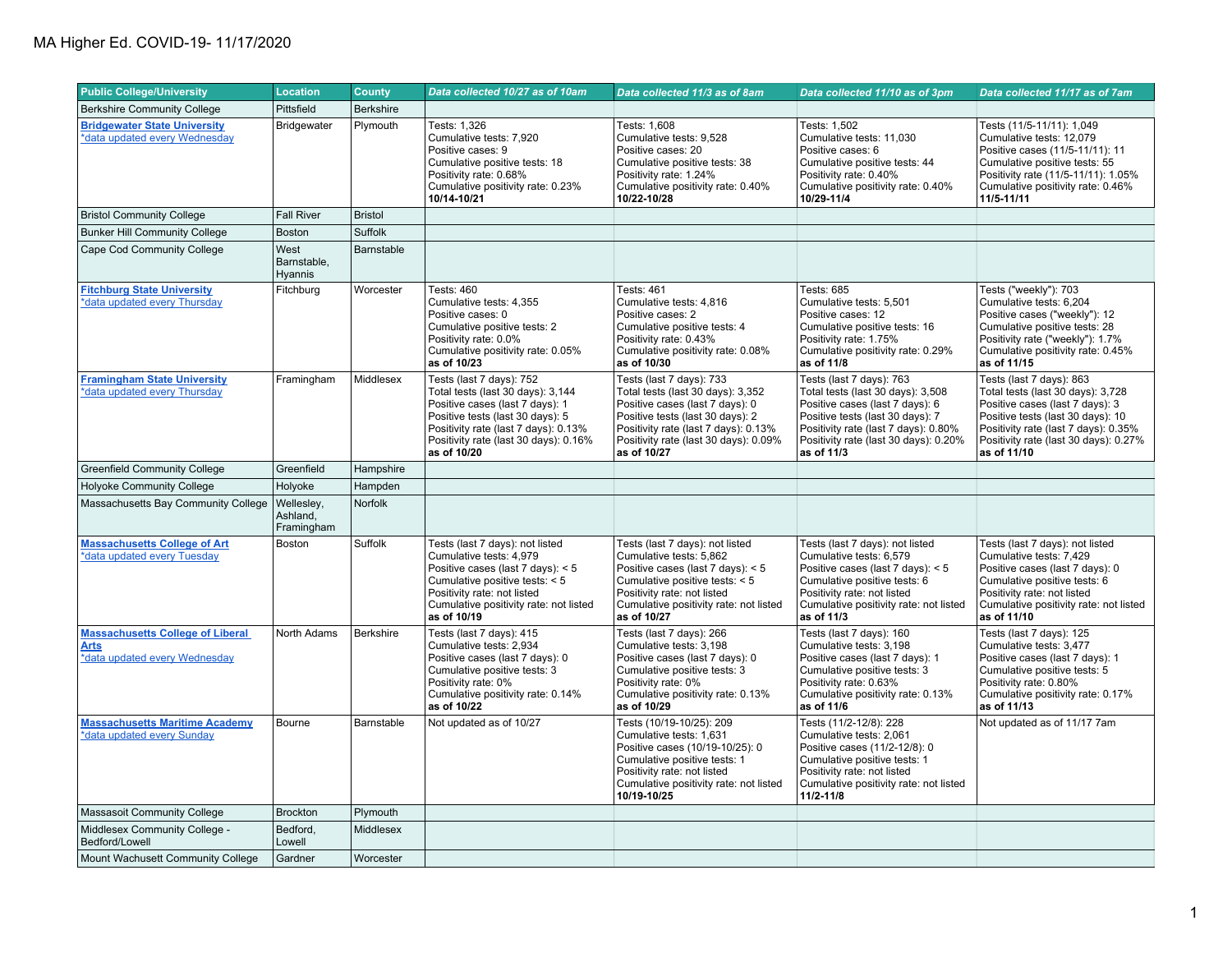| <b>Public College/University</b>                                                              | <b>Location</b>             | <b>County</b>  | Data collected 10/27 as of 10am                                                                                                                                                                                               | Data collected 11/3 as of 8am                                                                                                                                                                                                | Data collected 11/10 as of 3pm                                                                                                                                                                                                | Data collected 11/17 as of 7am                                                                                                                                                                                                |
|-----------------------------------------------------------------------------------------------|-----------------------------|----------------|-------------------------------------------------------------------------------------------------------------------------------------------------------------------------------------------------------------------------------|------------------------------------------------------------------------------------------------------------------------------------------------------------------------------------------------------------------------------|-------------------------------------------------------------------------------------------------------------------------------------------------------------------------------------------------------------------------------|-------------------------------------------------------------------------------------------------------------------------------------------------------------------------------------------------------------------------------|
| North Shore Community College                                                                 | Danvers, Lynn,<br>Middleton | Essex          |                                                                                                                                                                                                                               |                                                                                                                                                                                                                              |                                                                                                                                                                                                                               |                                                                                                                                                                                                                               |
| Northern Essex Community College                                                              | Haverhill                   | Plymouth       |                                                                                                                                                                                                                               |                                                                                                                                                                                                                              |                                                                                                                                                                                                                               |                                                                                                                                                                                                                               |
| Quinsigamond Community College                                                                | Worcester                   | Worcester      |                                                                                                                                                                                                                               |                                                                                                                                                                                                                              |                                                                                                                                                                                                                               |                                                                                                                                                                                                                               |
| Roxbury Community College                                                                     | <b>Boston</b>               | <b>Suffolk</b> |                                                                                                                                                                                                                               |                                                                                                                                                                                                                              |                                                                                                                                                                                                                               |                                                                                                                                                                                                                               |
| <b>Salem State University</b><br>*data updated every Wednesday                                | Salem                       | Essex          | Tests (last 7 days): 520<br>Cumulative tests: 3,750<br>Positive cases (last 7 days): 1<br>Cumulative positive tests: 5<br>Positivity rate: 0.24%<br>Cumulative positivity rate: 0.13%<br>as of 10/26                          | Tests (last 7 days): 582<br>Cumulative tests: 4,332<br>Positive cases (last 7 days): 1<br>Cumulative positive tests: 6<br>Positivity rate: 0%<br>Cumulative positivity rate: 0.11%<br>as of 10/28                            | Tests (last 7 days): 645<br>Cumulative tests: 4,997<br>Positive cases (last 7 days): 13<br>Cumulative positive tests: 19<br>Positivity rate: 2.43%%<br>Cumulative positivity rate: 0.41%<br>as of 11/5                        | Tests (last 7 days): 556<br>Cumulative tests: 5,533<br>Positive cases (last 7 days): 12<br>Cumulative positive tests: 31<br>Positivity rate: 2.62%%<br>Cumulative positivity rate: 0.61%<br>as of 11/12                       |
| Springfield Technical Community<br>College                                                    | Springfield                 | Hampden        |                                                                                                                                                                                                                               |                                                                                                                                                                                                                              |                                                                                                                                                                                                                               |                                                                                                                                                                                                                               |
| <b>University of Massachusetts Amherst</b><br>*data updated daily                             | Amherst                     | Hampshire      | Tests (last 7 days): not listed<br>Cumulative tests: 108,123<br>Positive cases (last 7 days): 1<br>Cumulative positive tests: 158<br>Positivity rate (last 7 days): 0.05%<br>Cumulative positivity rate: 0.15%<br>as of 10/26 | Tests (last 7 days): not listed<br>Cumulative tests: 119,859<br>Positive cases (last 7 days): 3<br>Cumulative positive tests: 176<br>Positivity rate (last 7 days): 0.16%<br>Cumulative positivity rate: 0.15%<br>as of 11/2 | Tests (last 7 days): not listed<br>Cumulative tests: 133,795<br>Positive cases (last 7 days): 1<br>Cumulative positive tests: 253<br>Positivity rate (last 7 days): 0.19%<br>Cumulative positivity rate: 0.54%<br>as of 11/10 | Tests (last 7 days): not listed<br>Cumulative tests: 146,609<br>Positive cases (last 7 days): 2<br>Cumulative positive tests: 318<br>Positivity rate (last 7 days): 0.52%<br>Cumulative positivity rate: 0.22%<br>as of 11/16 |
| <b>University of Massachusetts Boston</b><br>*data update frequency unknown                   | <b>Boston</b>               | Suffolk        | Tests (last 7 days): 417<br>Cumulative tests: 2,675<br>New positive cases (last 7 days): 3<br>Cumulative positive tests: 11<br>Weekly positivity rate: 0.7%<br>Cumulative positivity rate: 0.4%<br>as of 10/26                | Tests (10/30): not listed<br>Cumulative tests: 3,190<br>New positive cases: 1<br>Cumulative positive tests: 12<br>Weekly positivity rate: 0.4%<br>Cumulative positivity rate: 0.4%<br>as of 10/30                            | Tests: not listed<br>Cumulative tests: 3,714<br>New positive cases: 1<br>Cumulative positive tests: 15<br>Weekly positivity rate: 0.4%<br>Cumulative positivity rate: 0.4%<br>as of 11/6                                      | Tests: not listed<br>Cumulative tests: 4,206<br>New positive cases: 11<br>Cumulative positive tests: 26<br>Weekly positivity rate: 2.2%<br>Cumulative positivity rate: 0.6%<br>as of 11/14                                    |
| <b>University of Massachusetts</b><br><b>Dartmouth</b><br>*data update frequency unknown      | Darmouth                    | <b>Bristol</b> | Tests (last 7 days): 1,542<br>Cumulative tests: 12,264<br>Positive cases (last 7 days): 4<br>Cumulative positive tests: 45<br>Positivity rate (last 7 days): 0.26%<br>Cumulative positivity rate: not listed<br>as of 10/24   | Tests (last 7 days): 1,476<br>Cumulative tests: 13,740<br>Positive cases (last 7 days): 5<br>Cumulative positive tests: 50<br>Positivity rate (last 7 days): 0.34%<br>Cumulative positivity rate: not listed<br>as of 10/31  | Tests (last 7 days): 1,532<br>Cumulative tests: 15,272<br>Positive cases (last 7 days): 11<br>Cumulative positive tests: 61<br>Positivity rate (last 7 days): 0.72%<br>Cumulative positivity rate: not listed<br>as of 11/7   | Tests (last 7 days): 1,308<br>Cumulative tests: 16,580<br>Positive cases (last 7 days): 9<br>Cumulative positive tests: 70<br>Positivity rate (last 7 days): 0.69%<br>Cumulative positivity rate: not listed<br>as of 11/14   |
| <b>University of Massachusetts Lowell</b><br>*data update frequency unknown                   | Lowell                      | Middlesex      | Tests ("prior week"): 1,116<br>Cumulative tests: 8,764<br>New positive cases: 0<br>Cumulative positive tests: 2<br>Positivity rate: not listed<br>Cumulative positivity rate: not listed<br>as of 10/24                       | Tests ("prior week"): 1,182<br>Cumulative tests: 9.946<br>New positive cases: 3<br>Cumulative positive tests: 5<br>Positivity rate: not listed<br>Cumulative positivity rate: not listed<br>as of 10/31                      | Tests ("prior week"): 1,243<br>Cumulative tests: 11,189<br>New positive cases: 8<br>Cumulative positive tests: 13<br>Positivity rate: not listed<br>Cumulative positivity rate: not listed<br>as of 11/7                      | Tests ("prior week"): 1,157<br>Cumulative tests: 12.346<br>New positive cases: 3<br>Cumulative positive tests: 16<br>Positivity rate: not listed<br>Cumulative positivity rate: not listed<br>as of 11/14                     |
| <b>University of Massachusetts Medical</b><br><b>School</b><br>*data update frequency unknown | Worcester                   | Worcester      | Tests (last 7 days): 2,001<br>Cumulative tests: 29,846<br>Positive cases (last 7 days): 0<br>Cumulative positive tests: 16<br>Positivity rate: not listed<br>Cumulative positivity rate: 0.05%<br>as of 10/18                 | Not updated as of 11/3 9am                                                                                                                                                                                                   | Tests (last 7 days): 2,039<br>Cumulative tests: 33,904<br>Positive cases (last 7 days): 3<br>Cumulative positive tests: 19<br>Positivity rate: not listed<br>Cumulative positivity rate: 0.06%<br>as of 11/1                  | Tests (last 7 days): 1,983<br>Cumulative tests: 35,891<br>Positive cases (last 7 days): 4<br>Cumulative positive tests: 23<br>Positivity rate: not listed<br>Cumulative positivity rate: 0.06%<br>as of 11/8                  |
| <b>Westfield State University</b><br>*data updated every Thursday                             | Westfield                   | Hampden        | Tests (last 7 days): not listed<br>Cumulative tests: 5,840<br>Positive cases (last 7 days): 0<br>Cumulative positive tests: 5<br>Positivity rate: not listed<br>Cumulative positivity rate: 0.085%<br>as of 10/22             | Tests (last 7 days): not listed<br>Cumulative tests: 5,865<br>Positive cases (last 7 days): 3<br>Cumulative positive tests: 8<br>Positivity rate: not listed<br>Cumulative positivity rate: 0.136%<br>as of 10/29            | Tests (last 7 days): not listed<br>Cumulative tests: 8.424<br>Positive cases (last 7 days): 82<br>Cumulative positive tests: 90<br>Positivity rate: not listed<br>Cumulative positivity rate: 1.068%<br>as of 11/8            | Tests (last 7 days): not listed<br>Cumulative tests: 9,222<br>Positive cases (last 7 days): 23<br>Cumulative positive tests: 113<br>Positivity rate: not listed<br>Cumulative positivity rate: 1.23%<br>as of 11/12           |